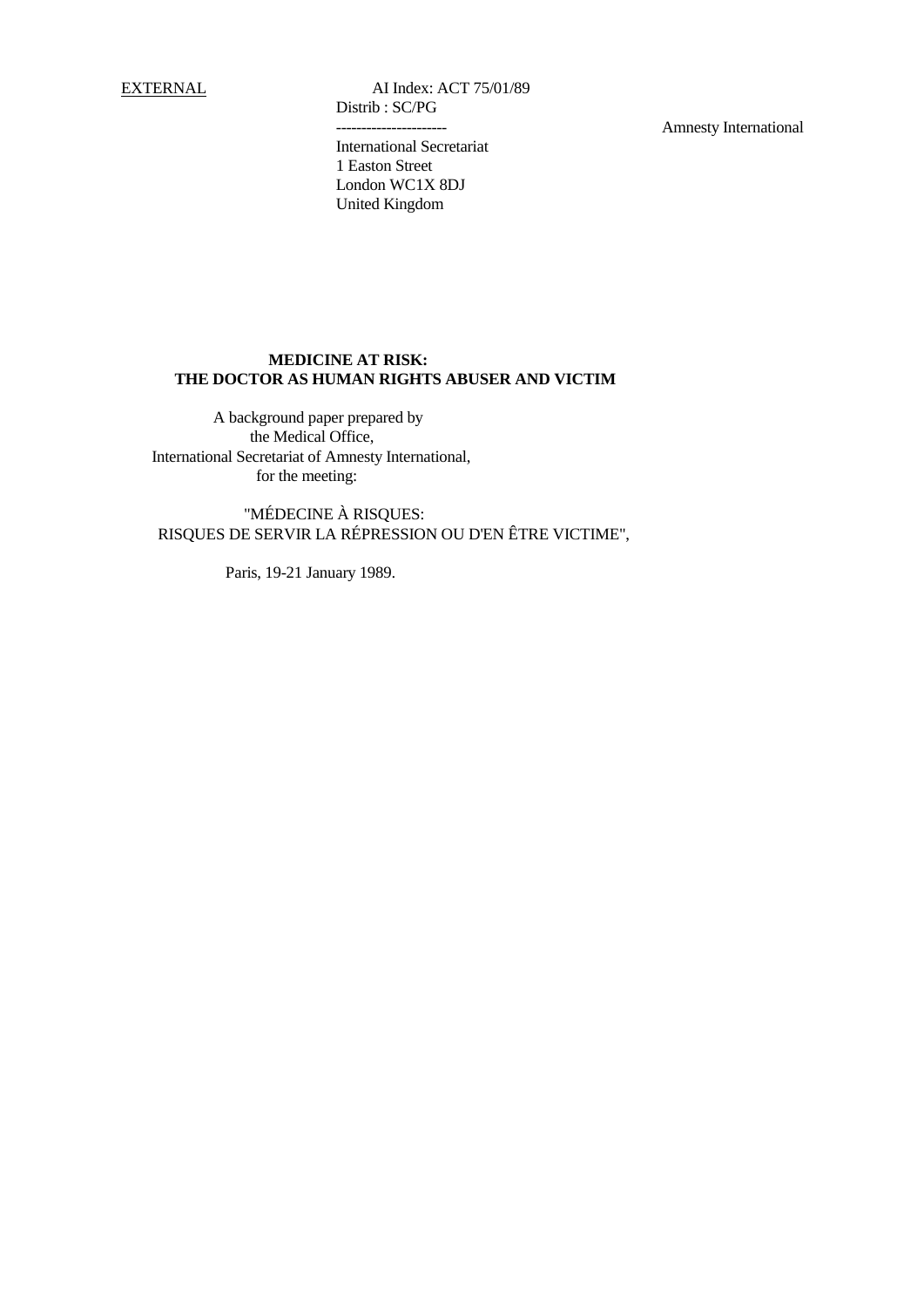#### **MEDICINE AT RISK: THE DOCTOR AS HUMAN RIGHTS ABUSER AND VICTIM**

#### **Introduction**

 In 1978, Amnesty International convened an international meeting in Athens which brought together some 100 health professionals from 13 countries to discuss "medical detection and effects of torture, the need for treatment, rehabilitation and compensation of torture victims, and other work of the medical profession against violations of human rights".

 Among the many conclusions and recommendations made by the participants, three themes were identified for continuing study and campaigning. Two of these particularly relevant to the subject of "medicine at risk" were strategies for the prevention of torture, and the elaboration of medical ethics codes against torture [1].

 Despite continued widespread human rights violations, there have been since 1978 a number of positive developments with regard to prevention of medical involvement in torture and two in particular might be mentioned here. The first was the adoption by the United Nations General Assembly on 18 December 1982 of the Principles of Medical Ethics Relevant to Health Professionals, Particularly Physicians, in the Protection of Prisoners from Torture and other Cruel, Inhuman or Degrading Treatment or Punishment. These, together with the World Medical Association's Declaration of Tokyo of 1975, offer the clearest ethical guidance to the health professional confronted with the problem of torture.

 The second encouraging development has been the active public opposition of some medical and other associations to torture and their commitment to disciplining those health professionals who participate in it (see below). However, in the face of continuing human rights violations and despite committed work by human rights groups and professional bodies [2], a wider degree of engagement by

[1] The third was the rehabilitation of torture victims. See Violations of Human Rights: Torture and the Medical Profession. Report of an Amnesty International Medical Seminar, Athens 10-11 March 1978. AI Index:CAT 02/03/78 [2] One of the associations which reversed a previous quiescent stand on human rights was the Colegio Médico de Chile which, after being permitted by the government to elect its own officers for the first time since 1972, embarked on a program of medical ethical awareness, including the novel initiative of publishing, in November 1983, the WMA's Declaration of Tokyo as a paid advertisement in a major Santiago daily newspaper. This reflected the Colegio's belief in the importance of a public and professional understanding of ethical standards particularly with regard to torture. See, Stover E. The Open Secret: Torture and the Medical Profession in Chile. Washington: AAAS, 1987.

health professionals in supporting colleagues at risk would make a significant contribution to the fight for human rights.

 This paper reviews some of the issues implicit in the theme "medicine at risk": that is, participation of health workers in human rights violations, the violation of the human rights of those working in health care; and the role of professional associations in dealing with these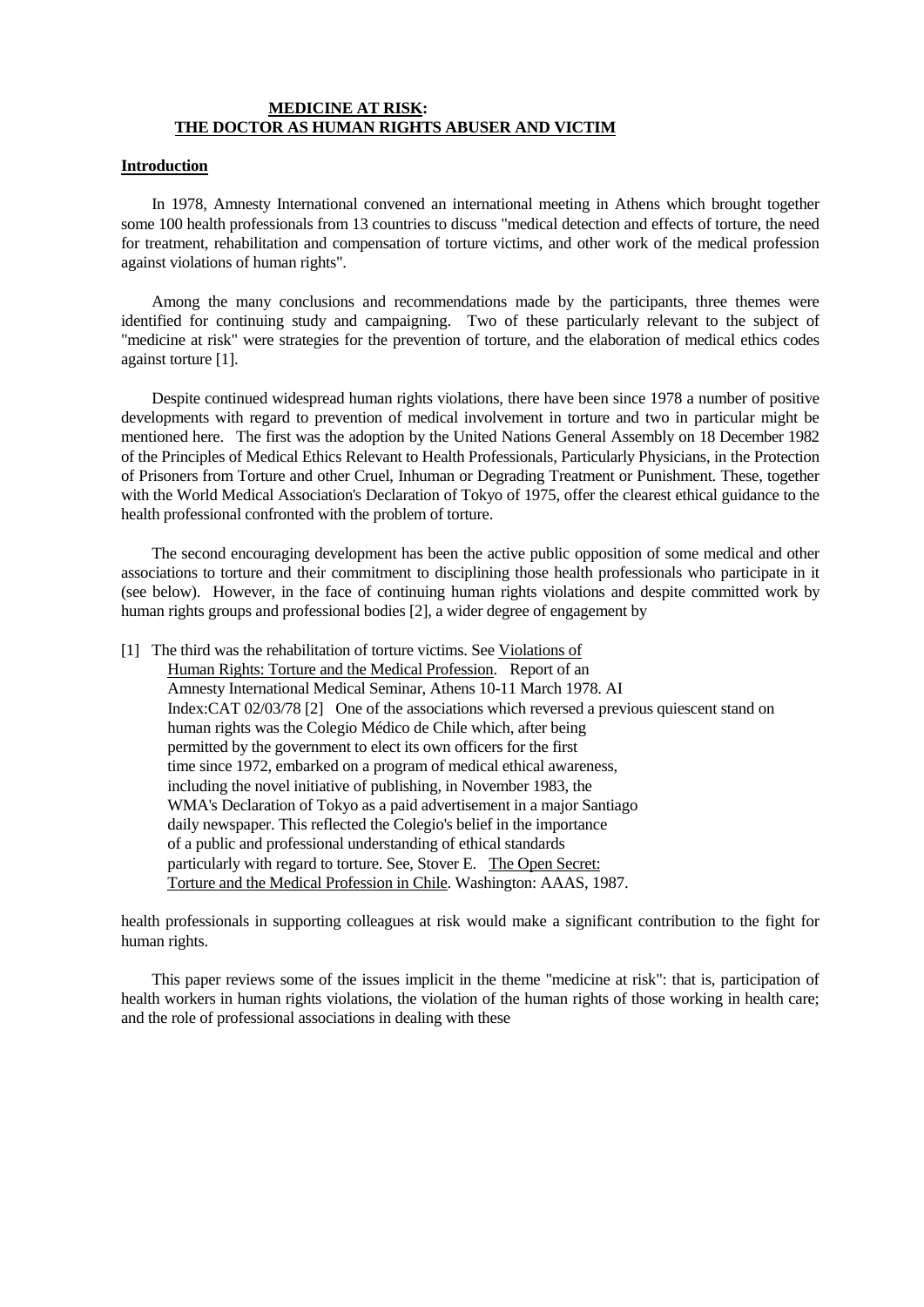abuses.

### **Human rights standards specifically applicable to health professionals**

 Human rights violations are contrary to the principles of all the healing disciplines. Ethical standards of a wide range of the health professions make clear that the relationship of the practitioner and his or her client should be based, inter alia, on principles of beneficience and respect for the client's autonomy.

 However, dealing with prisoners poses certain difficulties to medical and other personnel since prisoners have lost their freedom with concomitant restrictions on their autonomy; secondly, the health professional has obligations with regard to the detaining authority which they may see as threatening the concept of medical confidentiality, in practice if not in principle. Nevertheless, the ethical standards have been clearly set out.

 The World Medical Association, at its assembly in Tokyo in 1975 adopted a declaration which stated that it was prohibited for a doctor to "countenance, condone or participate in the practice of torture or other forms of cruel, inhuman or degrading procedures, whatever the offence of which the victim of such procedures is suspected, accused or guilty..." [3]

 The World Psychiatric Association, in its Declaration of Hawaii (1977) stated, inter alia, that "no procedure shall be performed nor treatment given against or independent of a patient's own will..." and "the psychiatrist must never use his professional possibilities to violate the dignity or human rights of any individual or group...".

Nurses' and psychologists' associations have also set

[3] For this and the codes cited below see Amnesty International. Ethical Codes and Declarations Relevant to the Health Professions. AI Index ACT 75/01/85, 1985

out the responsibilities of these particular professions with regard to the care of those in detention.

 An international code applying to all health professionals - The Principles of Medical Ethics - which embodied many of the elements of the Declaration of Tokyo, was adopted by the United Nations on 18 December 1982. This states categorically inter alia that it is a contravention of medical ethics for "health personnel, particularly physicians, to engage ... in acts [of] torture or other cruel inhuman or degrading treatment or punishment".

 Unfortunately, in spite of the elaboration of these comprehensive standards, there is irrefutable evidence that in many countries professional expertise continues to contribute to human rights violations.

 These breaches of professional ethics are manifested in a number of ways, including participation in the practice of torture. Direct involvement takes a number of forms:

- $\Box$  Examination of prisoners before interrogation to ensure that the prisoner can survive torture or to find sensitive foci for exploitation during torture.
- $\Box$  To monitor the torture process: to stop the torture if it threatens the prisoner's survival or to resuscitate the victim where necessary.
- $\Box$  To "patch up" the victim after torture, possibly to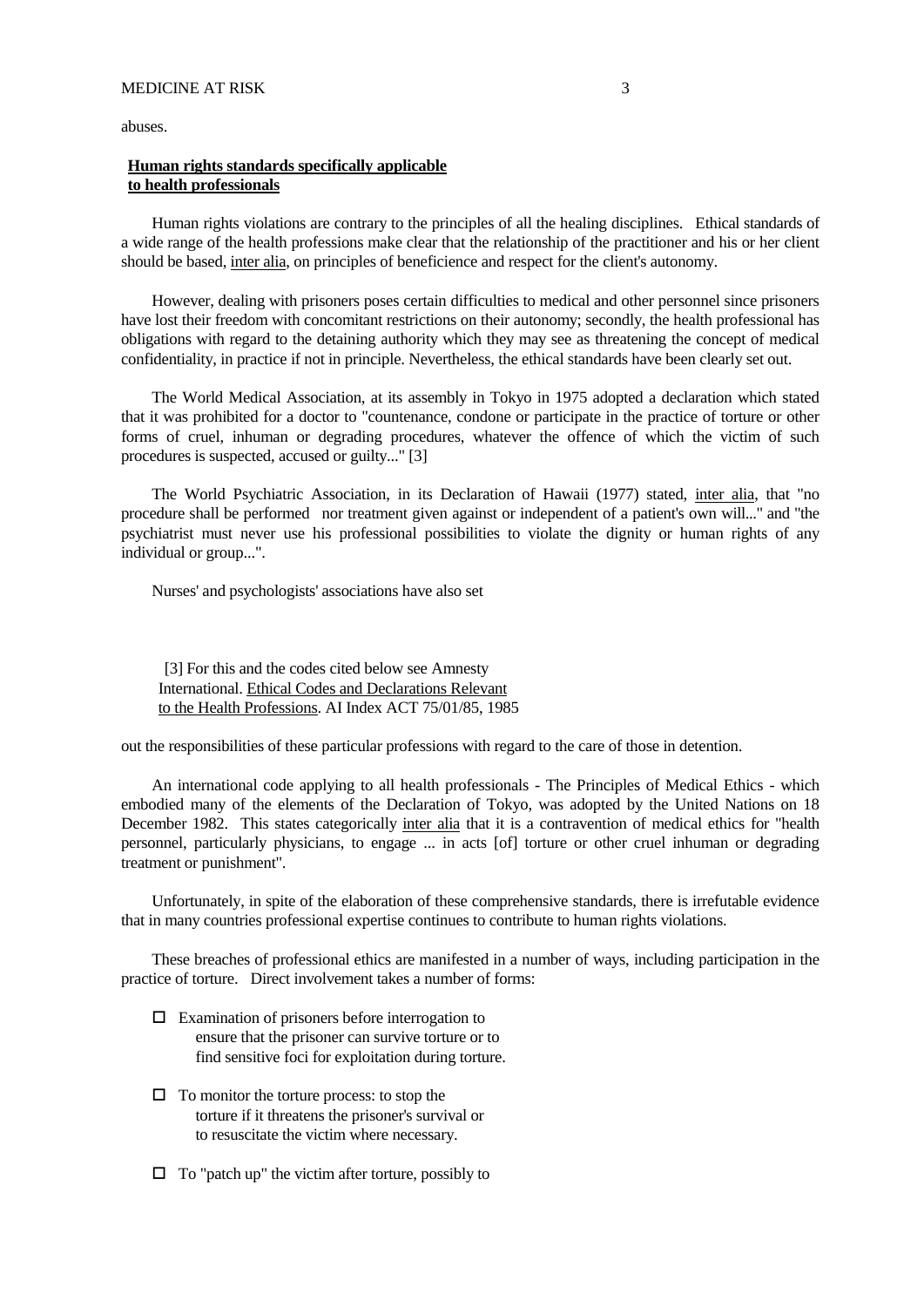undergo further sessions or to make the prisoner presentable for appearance in court or after release.

- $\Box$  To provide the police or other authorities under pressure or by free will - with false certificates stating that the prisoner is in good health or, in event of their death, certifying a false and misleading cause of death.
- $\Box$  To advise the torturers or to directly use medical or psychological techniques during interrogation eg. giving sensitive information obtained during an interview or helping administer drugs [4].

Other abuses of medical expertise constituting infringements of medical ethics and human rights include:

[4] Information on these abuses can be found in a number of Amnesty International reports (see, for example, Recent torture testimonies implicating doctors in abuses of medical ethics in Chile. AI Index AMR 22/29/84, 31 May 1984) and also British Medical Association. The Torture Report. London: BMA, 1986; Stover E, Nightingale E. The Breaking of Bodies and Minds. New York: Freeman, 1985.

- $\Box$  Falsely certifying that an individual is seriously mentally ill in order to have them committed forcibly to a mental hospital so as to curtail their political activities.
- $\Box$  Advising executioners of the progress of an execution to enable them to continue or to modify whatever technique they are using.
- $\Box$  Using medical skills to mutilate an individual as a punishment or advising others in the application of such skills. [5]

 Reasons for participation by health professionals in behaviour of the kind cited above can, for the most part, be the subject of speculation only; most of those who take part in torture do not set out their reasons for doing so [6]. However there is enough evidence to suggest that the motives (or rationalizations) include some of the following:

 $\Box$  Fear of consequences of refusal or seeing open opposition to abuses as an impossibility for whatever reason. Doctors under military discipline may feel, like others, that they are under irresistable pressure to participate. In his study of the behaviour of Uruguayan physicians during the period of military rule (1973-1985), Bloche could identify only one health professional working with political prisoners who openly refused to collaborate in abuses [7].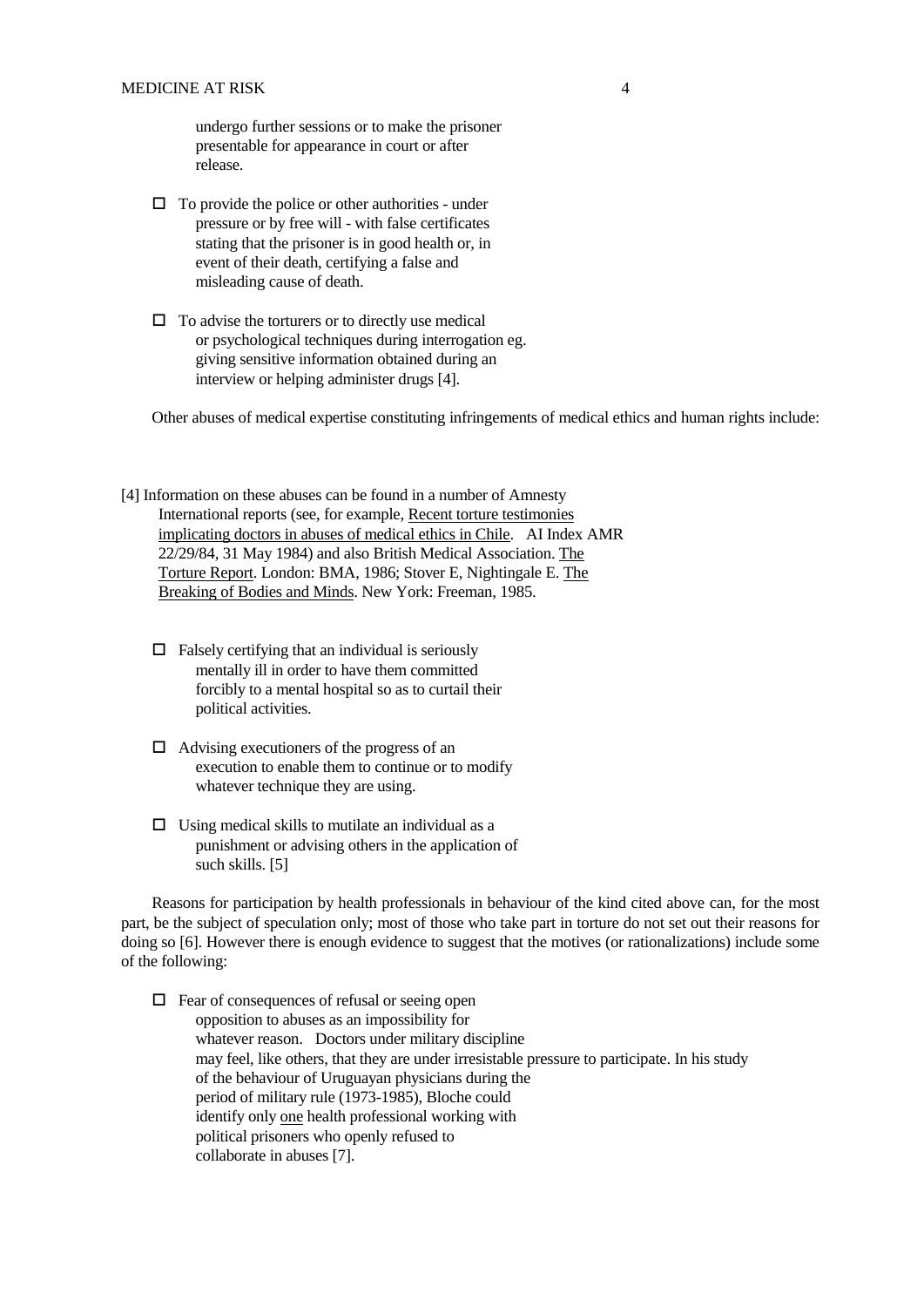$\Box$  Identification with the cause of the torturers and a belief that serious measures are justified by what are seen as serious threats to national security. The Chilean physician Alfredo Jadresic cited a young doctor explaining his collaboration in military abuses at the Chile stadium after the 1973 coup in these terms: "What do you expect? We are at war." [8]

[5] In Sudan in 1983, a surgeon was included in a delegation sent to Saudi Arabia to learn amputation techniques; he later participated in the carrying out of the first amputations in Sudan. In Iran, a new amputation device was apparently designed in 1985 with the advice of medical personnel in Teheran. [6] Occasionally some talk to the press; see a series of press articles about a Brazilian doctor who, in 1988, was disciplined by the Regional Medical Council of Rio de Janeiro for assisting torture in the 1970s: Istoé, 1, 8, and 15 April 1987. Bloche MG. Uruguay's Military Physicians: Cogs in a System of State Terror. Washington: AAAS, 1987. [7] Jadresic A. Doctors and

# torture: an experience as a prisoner. Journal of Medical Ethics, 1980, 6:124-7. [8]

- $\Box$  Defining the doctor's function as essentially a bureaucratic one. A female Uruguayan prisoner testified to pleading with a doctor to obey his physician's oath; she said that he replied: "I'm just doing my job" [9].
- $\Box$  Inadequate understanding of professional ethics: for example, to see it as the health professional's job to minimise suffering resulting from torture or ill treatment through participation in the interrogation process.

 The psychological mechanisms and ideological analysis by which doctors have justified participation in systematic human rights violations have been examined in depth by Lifton [10] with respect to doctors in Nazi Germany, and more briefly with respect to Uruguay during the military government of 1973 to 1985, by Bloche [11].

 Lifton suggested the concept of "doubling" - ie. the creation of a second self who could participate in a life-style and professional conduct which might ordinarily be seen as in conflict with the individual's underlying moral and professional values. He refers to the "technicalization" of the medical role (dissociating the technical aspects of their function from the moral values associated with it) and a related psychological distancing. (Lifton points, for example, to doctors' participation in selection of victims for the gas chambers, noting that "by not quite seeing it, they could distance themselves from the very killing they were supervising; selections could be accepted as an established activity and seem less onerous than specially brutal tasks (such as medical collusion in torture to produce confessions)...";pp. 199-200). He suggests (p.200) that such a view could also be interpreted that selection for killing was so onerous "that Nazi doctors called forth every possible mechanism to avoid taking in psychologically what they were doing (emphasis in original). Other authors have dealt more generally with the motivation of torturers [12].

# **Evidence of the participation of health professionals in violations of human rights**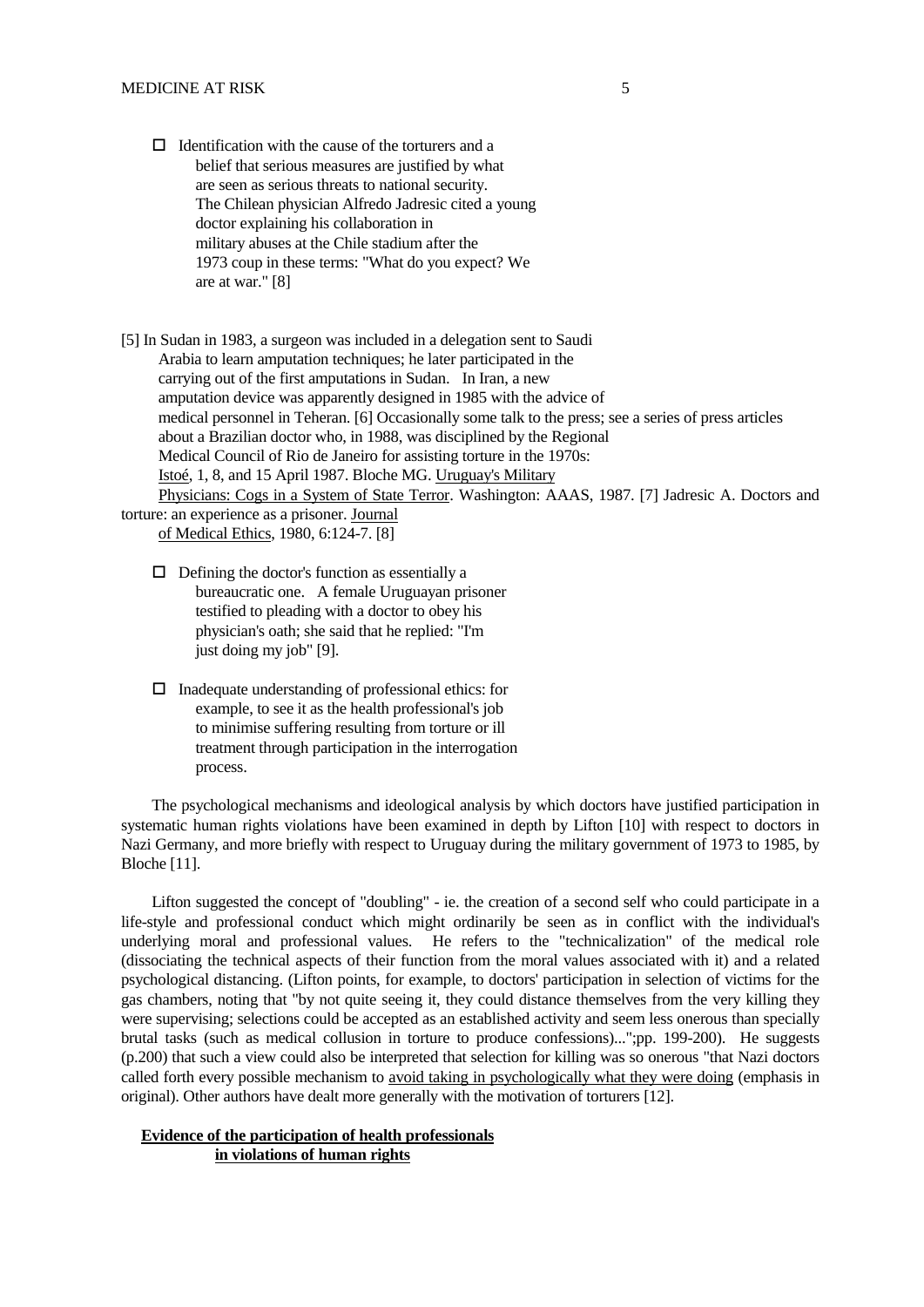#### MEDICINE AT RISK 6

 Evidence of the participation of health professionals in abuses of human rights is, unfortunately, readily found but perhaps not widely discussed or acknowledged. The report by the British Medical Association on doctors and torture,

- [9] ("Yo solo cumplo con mi trabajo".) Testimonies on detention procedures, torture and prison conditions in Uruguay. AI Index: AMR 52/18/79, 25 June 1979.
- [10] Lifton RJ. The Nazi Doctors. London: Papermac, 1987.
- [11] Bloche, op. cit.
- [12] Ruthven M. Torture: the Grand Conspiracy. London: Weidenfeld and

Nicolson, 1978; Peters E. Torture. Oxford: Blackwell, 1985.

published in 1986, concluded that "the evidence given to the [BMA] leaves no room for doubt that doctors are involved in many parts of the world in the physical and psychological torture of prisoners." [13]

 Documents published by AI both before and since the publication of the BMA report as well as reports from other medical associations (Chile, Uruguay, Turkey) and organizations (such at the American Association for the Advancement of Science) all confirm this phenomenon.

 Abuses of psychiatry for political reasons have been documented in the USSR, Czechoslovakia, Romania and Yugoslavia, though the role of psychiatrists in these abuses probably varies from those who knowingly falsify a psychiatric diagnosis with the express purpose of colluding in the imprisonment of a political or social non-conformist to those whose role is more passive and who fail to protest at the failure of the legal system and their own colleagues and superiors to protect individuals from such abuses. The motivations of psychiatrists involved in these practices probably include genuine belief in the diagnoses such as "sluggish schizophrenia" [14] as well as conformist, bureaucratic and ideological reasons [15].

 With regard to the death penalty, the role of the health professional is not well documented apart from the case of the USA where there has been a vigorous debate on the ethics of professional participation. Physicians have argued against [16] and for [17] physician involvement in execution by lethal injection, though the American Medical Association has made clear that any involvement would be unethical.

 The American Psychiatric Association and the American Nurses Association have both ruled participation unethical though some psychiatrists still present evidence based on hypothetical questions relating to the defendant's "future dangerousness" in death penalty cases (where their evidence can be highly influential in securing the death penalty) despite the view of the APA that such testimony has no value as expert testimony since psychiatrists are no more accurate in such predictions than non-psychiatrists [18]. The ethics

[13] BMA, op. cit. p.22. Reich W. The World of Soviet Psychiatry. In [14] Stover and Nightingale (eds), op. cit. [15] See Bloch S, Reddaway P. Russia's Political Hospitals London:

Gollancz, 1977 [16] Curran WJ, Casscells W. The ethics of medical

participation in capital punishment by intravenous drug injection.

New England Journal of Medicine, 1980, 302:226-30. [17] Kevorkian J. Medicine, ethics and execution by lethal injection.

Medicine and Law, 1985, 4:307-13. [18] Cited in AI. The death penalty in the [USA]: an issue for health

professionals. AI Index: AMR 51/40/86, 1986.

of such behaviour has yet to be ruled upon by the APA.

 The involvement of health professionals in certain other human rights violations - flogging, amputations, prolonged solitary confinement - is more contentious since these abuses are provided for by law in some countries and doctors' presence at their infliction may be specified in law. However, some individual doctors and some medical associations have nevertheless protested at such punishments being carried out in their country. For example, the Mauritanian Association of Doctors, Pharmacists and Dentists expressed "deep concern" at the involvement of physicians in the punitive amputation carried out on three convicted thieves in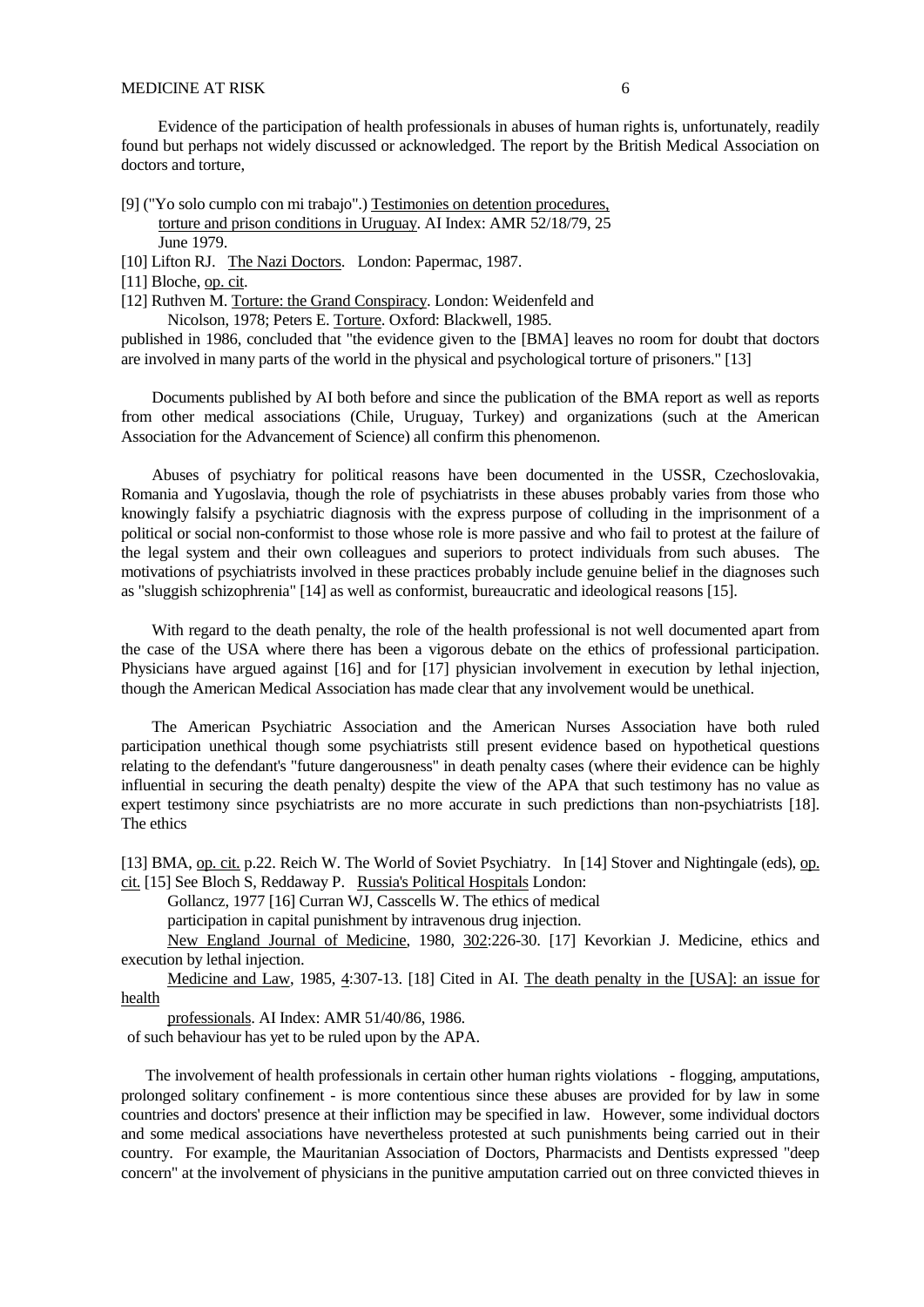### MEDICINE AT RISK 7

September 1980. Another amputation took place in June 1981 and again a doctor was involved though it was reported that two amputations carried out in 1982 were executed by a medical auxiliary following refusal by doctors to assist. In Pakistan, both the Karachi branch of the Pakistan Medical Association and the Pakistan Junior Doctors Association voiced their concern about floggings of political prisoners.

 "The problem with torture", concludes the BMA report, "is not whether it is right or wrong. It is how to detect the subtle changes in relationships which lead to the doctor's acquiescence in torture." It continues:

The experiences of those who gave information to the [BMA] demonstrates that a refusal to compromise is effective in the early stages, firstly because the doctor himself is less likely to be compromised and secondly because the apparatus of the state is likely to be vulnerable to concerted public opposition. Once these early stages have been allowed to pass unchallenged, it may be too late to avoid serious abuse. [18]

# **Human rights violations directed against health professionals**

Reasons for repressive measures being taken against health professionals include:

 $\Box$  their real or perceived peaceful or violent political activities against the government.

 $\Box$  their activities in human rights groups

 $\Box$  their professional activities or criticisms of government health policy.  $\Box$  their giving treatment to injured armed opposition figures. [18] BMA report, op. cit., p.22.

 $\Box$  the perceived deterrence value of making an example of the health professional.

 $\square$  accidental reasons (for example, being in the wrong place at the wrong time).

 In many, perhaps most, cases, persecution cannot be simply attributed to one unique reason. Doctors who are active in political opposition groups may also be engaged in human rights activities. Similarly, those who criticise health standards or government policy on health may also be seen as politically active, or involved in human rights action and so on. While the rights of doctors to participate in political activity must be protected in the same way that any citizen's political rights should be protected, the particular focus of this paper is the risk of doctors being victimised because of their professional or human rights activities.

 The actions which precipitate repressive measures can, in some cases, be substantially attributed to human rights activities: the attacks are focussed and concern individuals whose prominence owes a lot to their position as a human rights activist.

 In Colombia for example, two doctors active in the Committee for the Defence of Human Rights (CCDH) were the victims of political killings in 1988. On 25 August 1988, Dr Hector Abad, aged 65, and Dr Leonardo Betancur, aged 41, were shot as they were leaving a service for the president of a teachers' union who had been killed that morning. Dr Abad, who was a former Dean of the Medical School, reported receiving death threats shortly before his murder.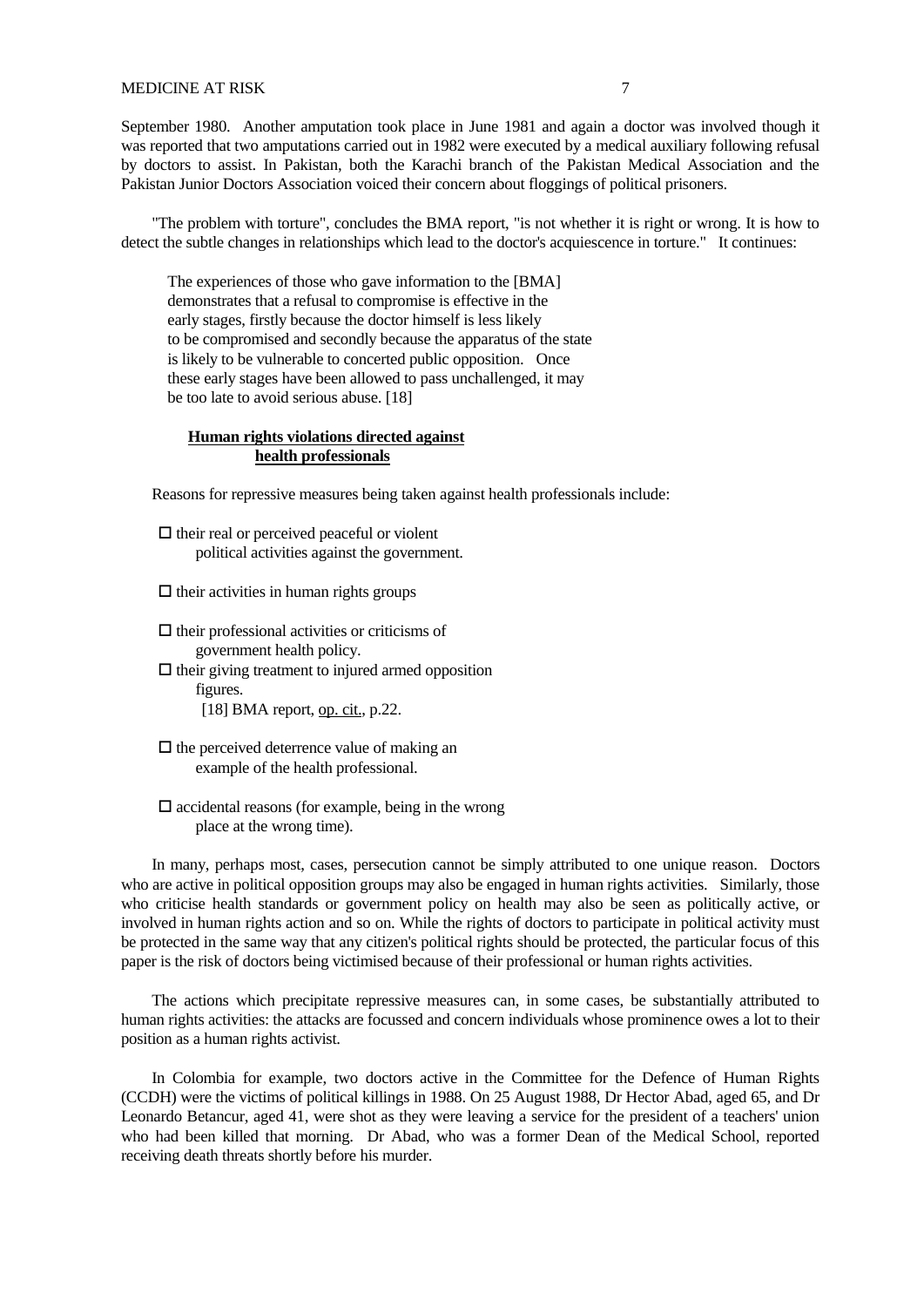In the USSR, those involved in the work of the unofficial Moscow Working Commission to Investigate the Use of Psychiatry for Political Purposes were detained in connection with their work in documenting the practice of internment of prisoners of conscience on spurious psychiatric grounds. Dr Leonard Ternovsky (b.1933), a radiologist, was arrested on 10 April 1980 in Moscow and was charged under Article 190-1 of the RSFSR Criminal Code with "anti-Soviet slander". He was subsequently convicted and sentenced to three years' imprisonment. Other members of the Working Commission were also imprisoned in the period 1980 to 1981, culminating in the sentence of 12 years' imprisonment and internal exile for Dr Anatoly Koryagin, the psychiatric consultant to the Working Commission, following the publication in the British journal The Lancet [19] of a paper describing his experiences of the misuse of psychiatry for political purposes.

#### [19] Koryagin A. Unwilling patients. Lancet, 1981, i:821-4.

 More widespread and indiscriminate repression occurred in Syria during the period 1978 to 1980, when there was pressure on the Syrian government from lawyers and other professionals to implement measures for the protection of human rights in Syria. These measures included lifting the State of Emergency in force since 1963. In early March 1980, meetings of dentists, pharmacists, engineers, lawyers, teachers and medical association representatives in different Syrian cities urged the introduction of reforms. On 21 March 1980, a general conference of the Syrian Medical Association met in Damascus and passed a resolution which included the following demands:

"Re-affirmation of the principle of the citizens' rights to freedom of expression, thought and belief; Denunciation of any kind of violence, terror, sabotage and armed demonstration, whatever the reasons and justifications; Abolition of Exceptional courts; Release or trial of all detainees"

 On 31 March 1980 a one day strike was called by lawyers in Damascus and this was supported by other branches of the Bar Association and by other professional associations including members of the Syrian Medical Association.

 Shortly after the strike, the national congresses and regional assemblies of the Medical, Engineers' and Bar Associations were dissolved by the Syrian Ministerial Cabinet. In the days that followed the dissolution, numerous lawyers, doctors and engineers were arrested and held without charge or trial. At least two doctors were later executed and some 100 doctors remain imprisoned still without charge or trial more than eight years after their arrest.

 In Central America, a wide range of health professionals were subjected to intense repression in El Salvador and Guatemala in the period 1980-1982 and in a less intense way in subsequent years. Some of the victims of the torturers and "death squads" were active government opponents but the institutionalized nature of the abuses and the impunity with which those perpetrating the human rights violations could act meant that those with little or no political engagement were also victimised.

 In July 1980 a United States Public Health Association Commission visited El Salvador and reported an alarming pattern of military incursions into hospitals and abduction and murder directed against health personnel. Their report listed 23 health professionals who were killed or disappeared in the period January to June 1980. Many were tortured before their murder.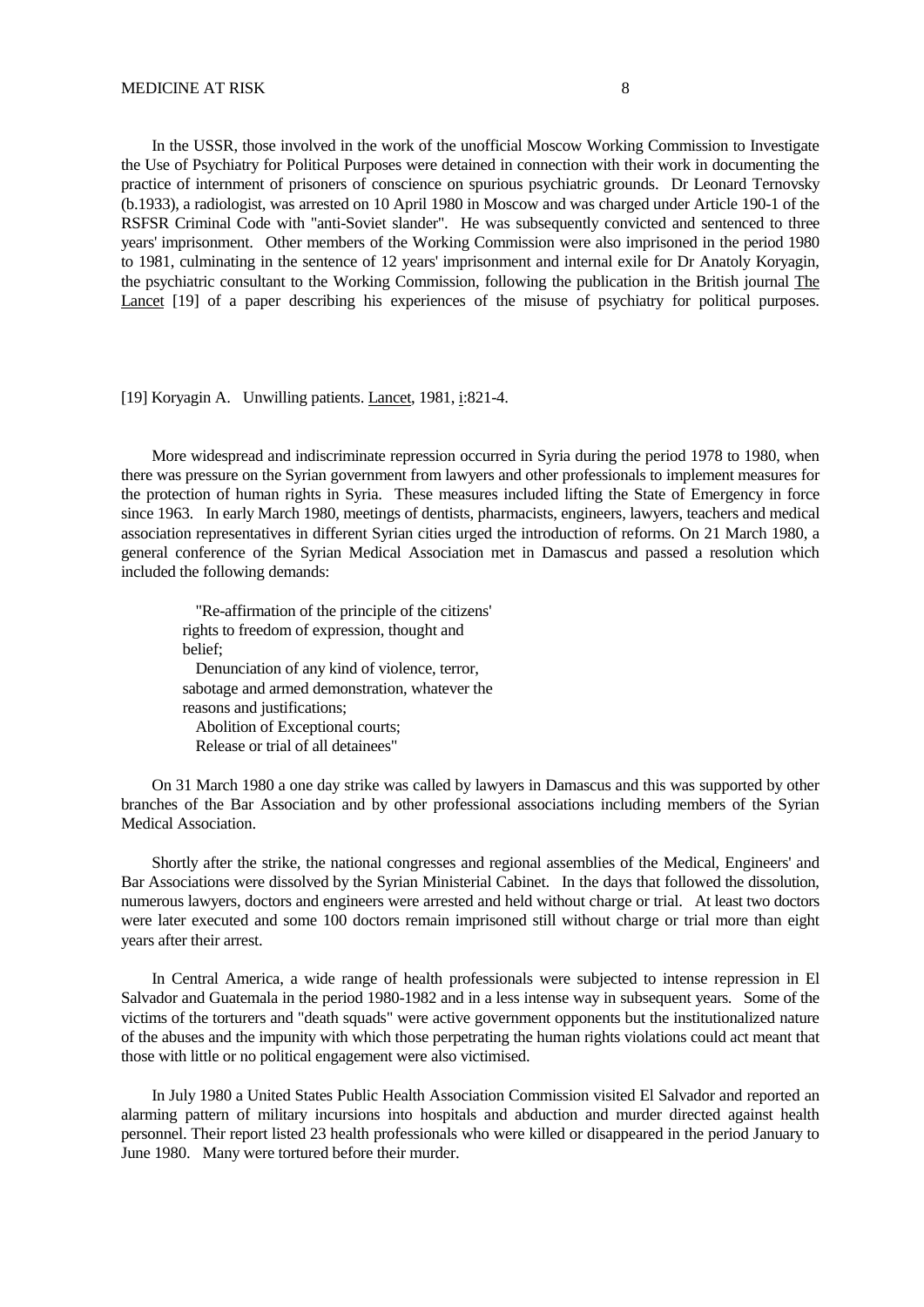### MEDICINE AT RISK 9

 In Guatemala, an equally disturbing pattern of attack directed against health workers was occurring. On 23 April 1981, a 32-year-old doctor, Dr Otto Raul Letona, was shot 12 times in the torso by unidentified gunmen as he stood in the emergency ward of a hospital in Antigua, talking to a patient. Another 13 medical personnel were reported killed during the first half of 1981 alone.

 In both El Salvador and Guatemala, being involved in providing health care to the rural poor appeared to be linked - in the view of the military - with subversion and opposition. The widespread and indiscriminate nature of the repression particularly in the early 1980s suggests that the definition of subversion was very loose and could be applied to anyone working to improve the situation of the peasants. In some cases, doctors did treat members of armed opposition groups or individuals who had sustained bullet wounds; occasionally doctors were detained for giving this help though it was much more common that a doctor suspected of "aiding the opposition" would be dealt with extra-judicially.

 Where torture, "disappearance" and political killings are everyday realities (as in El Salvador and Guatemala during the period under consideration), the options for a health professional appear rather limited. Even if they wish to remain outside politics they are obliged to ensure that anyone with injuries should receive medical care and must, as a consequence, evaluate the best way to ensure the physical security of their patient. A number of cases have been documented where medical personnel have not reported patients with bullet wounds as required by law in circumstances where they could reasonably fear that reporting would lead to their patient being tortured or killed. This action in itself may make the doctor a target for human rights violations.

 Since 1980, Amnesty International has issued medical appeals on behalf of health professionals in the following 30 countries:

| Afghanistan                | Sri Lanka   |
|----------------------------|-------------|
| Algeria                    | Sudan       |
| Benin                      | Turkey      |
| Chile,                     | Uganda      |
| Colombia                   | USSR        |
| Cuba                       | Uruguay     |
| Czechoslovakia             | Vietnam     |
| El Salvador                | Yugoslavia, |
| German Democratic Republic | Zaire.      |
| Guatamala                  |             |
| <b>Iran</b>                |             |
| Laos                       |             |
| Nepal                      |             |
| Paraguay                   |             |
| Republic of Korea          |             |
| Romania                    |             |
| Singapore                  |             |
| Somalia                    |             |
| South Africa               |             |
|                            |             |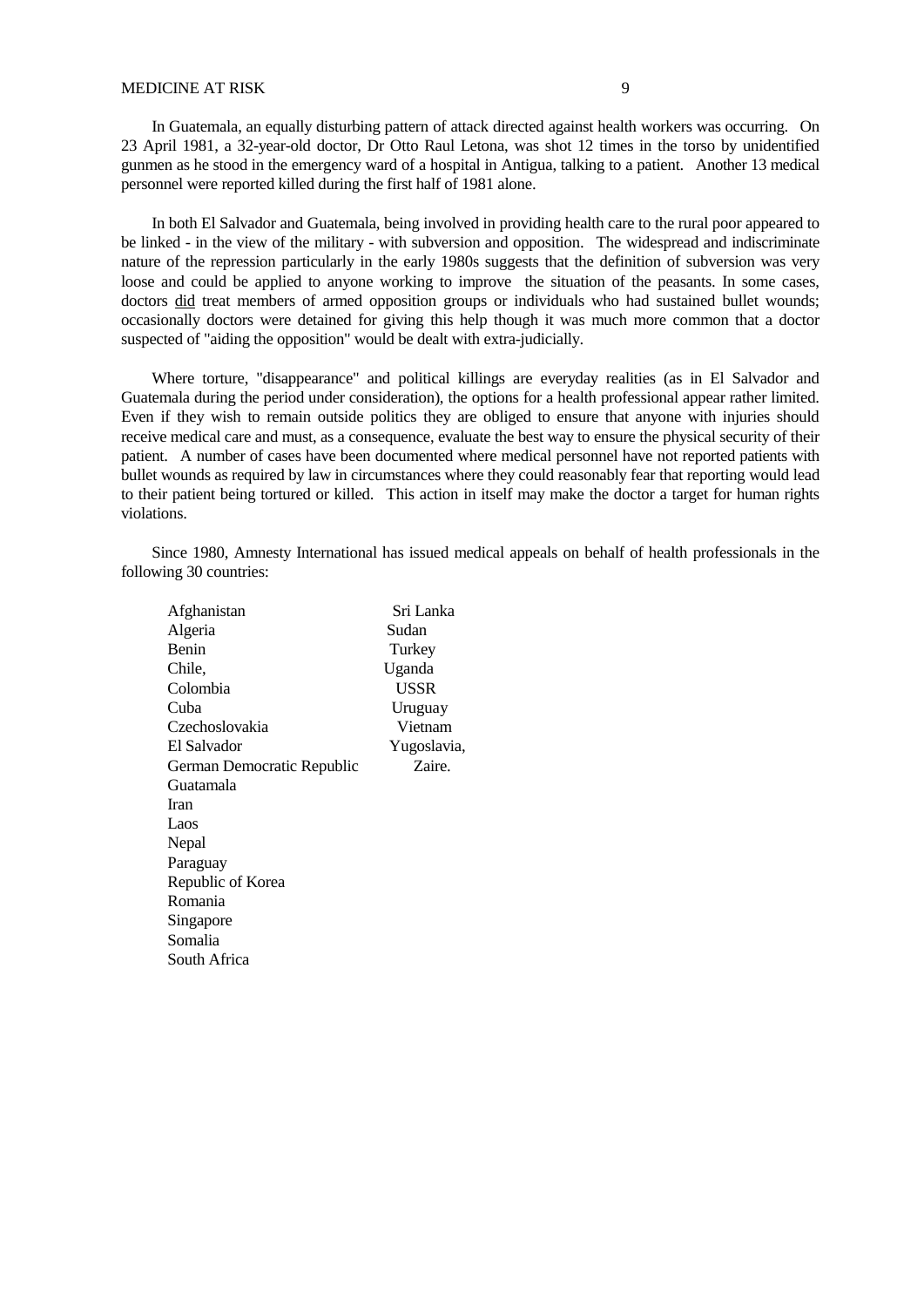# **The role of professional and other associations in combatting violations and protecting health professionals**

 The central role of professional associations in assisting health personnel at risk of being pressured into collaborating in, or remaining silent about, human rights violations is alluded to in the last article of the WMA's Declaration of Tokyo. This states that: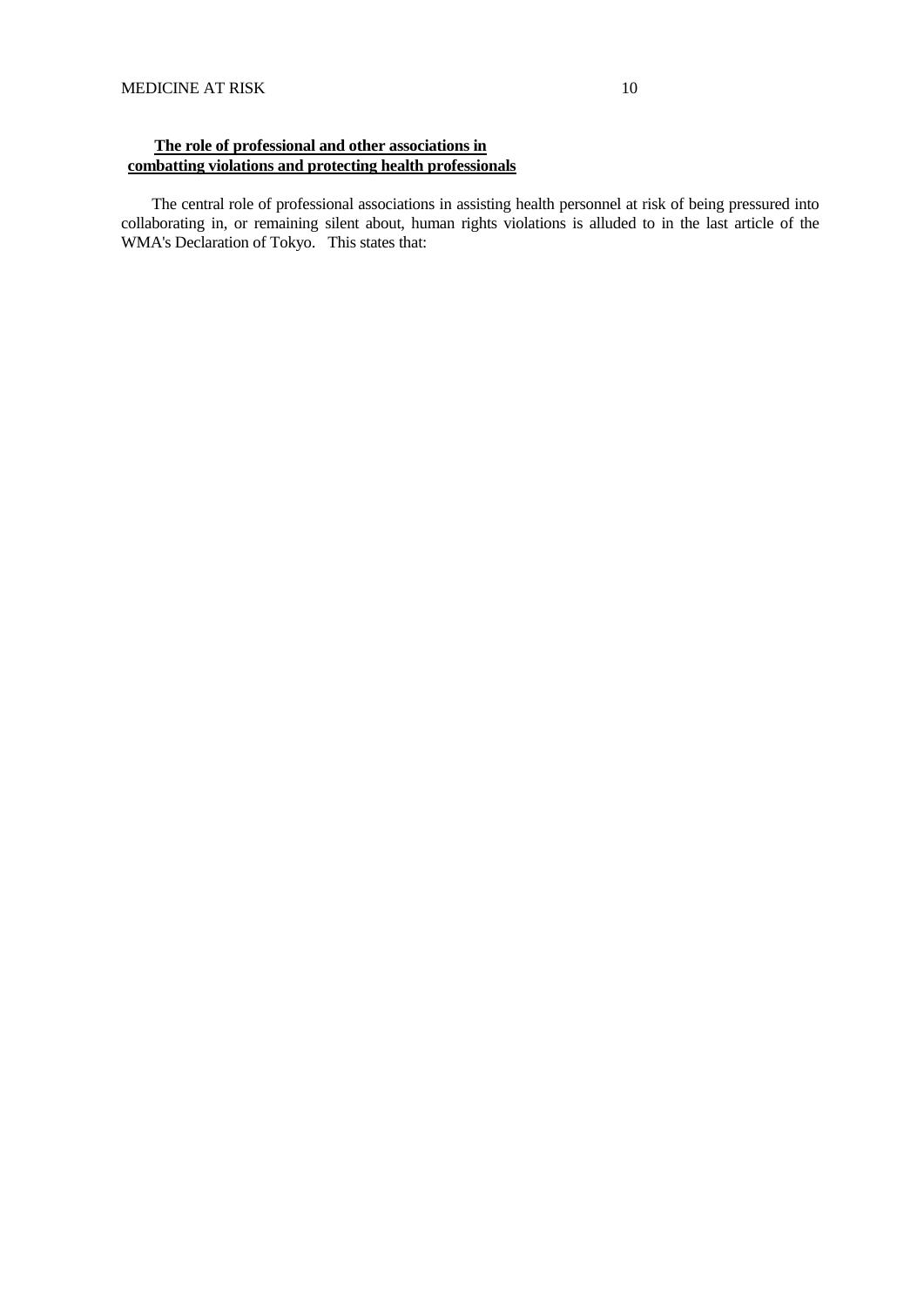The [WMA] will support, and should encourage the international community, the national medical associations and fellow doctors, to support the doctor and his or her family in the face of threats or reprisals resulting from a refusal to condone the uses of torture or other forms of cruel, inhuman or degrading treatment.

 Unfortunately, in many cases the associations themselves are under severe threat or acute repression. As noted above the Syrian Medical Association was dissolved after calling for human rights reforms in 1980; members of the Turkish Medical Association were prosecuted in 1986 for calling for an end to the death penalty in Turkey; the Chilean Medical Association was raided by security agents in 1985 at the time it was organising a meeting with international participation on the theme of the role of medical associations in the protection of human rights.

 However, it is striking that medical associations and other professional bodies in countries where abuses occur systematically have frequently not spoken out against them nor taken any apparent action against health professionals collaborating in torture, covering up deaths following ill-treatment or carrying out other unethical acts. Individuals doctors seeking support from their association or an obvious body to whom to complain, may interpret the silence of the professional association (sometimes correctly) as a disinterest in the issue or an unwillingness to speak out. If the professional leadership will not speak out, the pressure on individuals to remain silent is all that greater [20].

 Recently, the Uruguayan Medical Association has been active in promoting the idea of an international medical forum for the hearing of evidence of medical abuses against human rights. This idea was recently supported at a meeting in Geneva in October 1988 of the International Council of Health Professionals.

 Some specialist groups of professionals have looked at ways of using their own expertise to counter human rights violations. For example, forensic scientists have contributed to the drafting of a protocol for the [20] Individual doctors can nevertheless speak out. The

 case of Dr Wendy Orr in South Africa is illuminating. On commencing work as a district surgeon in the Port Elizabeth area in 1985, she was struck by the number of prisoners alleging assault most of whom had injuries constistent with their allegations; she noted the complaints on the medical record cards, adding that these should be investigated. When her efforts to have some action taken on the persisting complaints of police brutality and torture had no effect she sought an urgent ruling from the Supreme Court restraining police from assaulting prisoners. An interim injunction was made. See Rayner M. Turning a Blind Eye? Washington: AAAS, 1987.

investigation of deaths in detention or in other circumstances where a proper investigation of the cause of death should be instituted [21], and have participated in a number of investigations which have had the objective of clarifying the fate of persons whose deaths have been the subject of deliberate cover-ups.

 While professional associations have a major role to play in disciplining their members who assist human rights violations and protecting members who are active in promoting human rights or who resist pressure to collaborate in torture, other bodies also have an important role. Human rights bodies can help translate and circulate information, endeavour to break down isolation and give support to both opponents and victims of torture and other abuses; they can press governments to fulfil their international treaty obligations; and they can offer international solidarity -something which has been remarked on as being of great support to those facing repressive governments.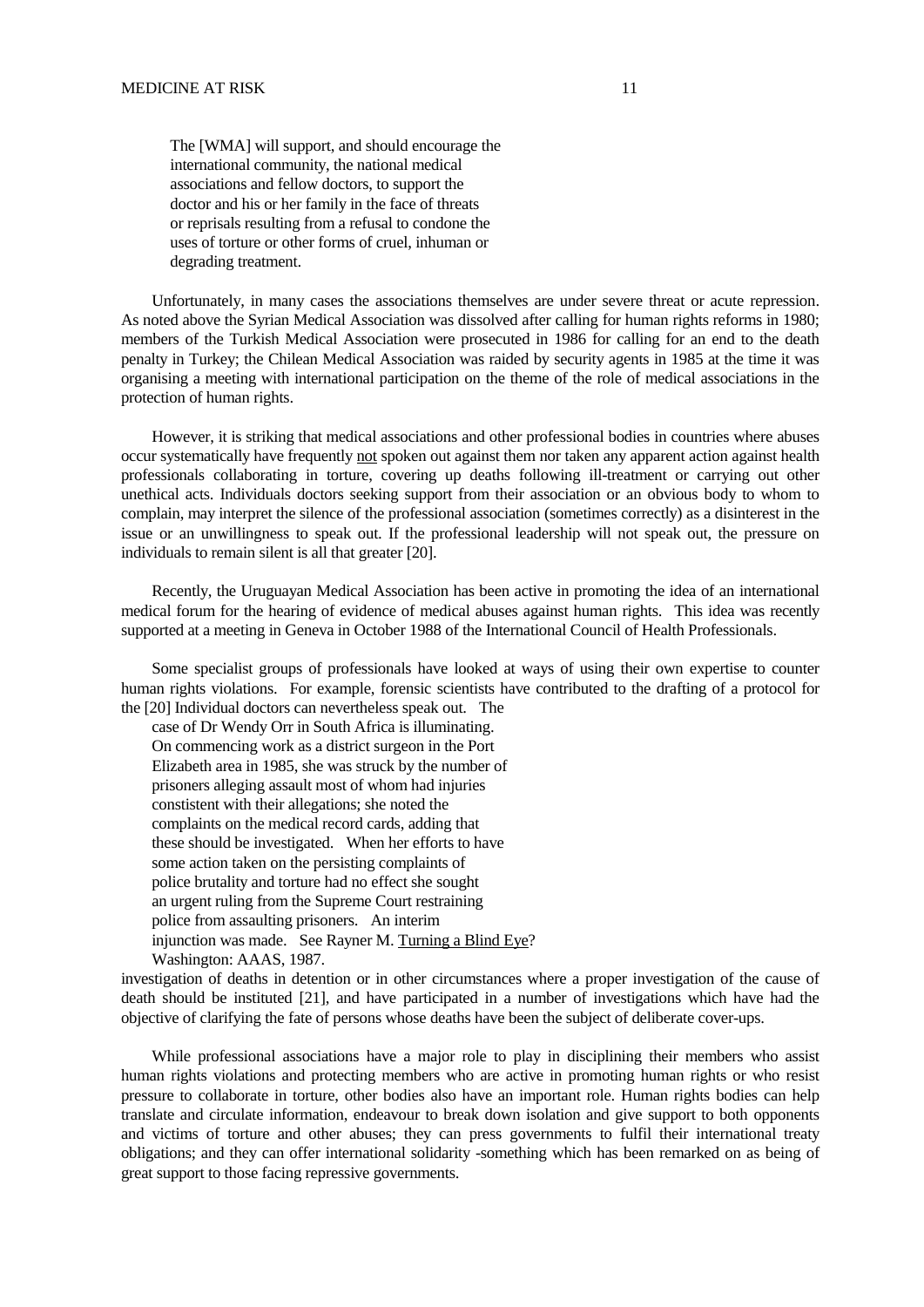[21] The Minnesota Protocol: Preventing arbitrary killing through an adequate death investigation and autopsy. A report of the Minnesota International Lawyers Human Rights Committee. Minneapolis, 1987.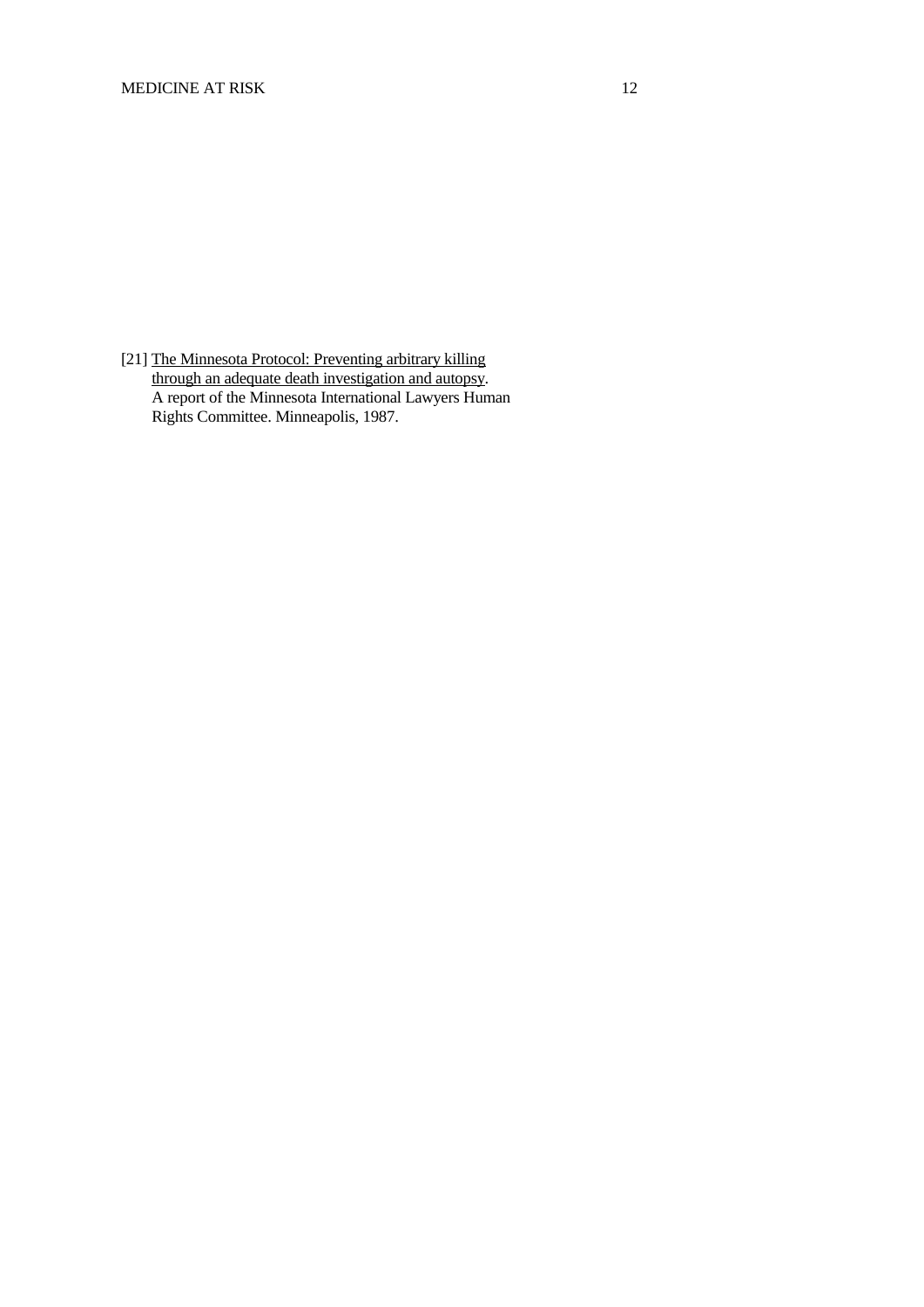Distr: SC/PG

 $\frac{1}{\sqrt{2}}$  , which is a set of  $\frac{1}{\sqrt{2}}$  , which is a set of  $\frac{1}{\sqrt{2}}$  , which is a set of  $\frac{1}{\sqrt{2}}$  Amnesty International International Secretariat 1 Easton Street London WC1X 8DJ United Kingdom

To: All sections Medical groups

From: Medical Office, Campaign and Membership Department

Date: 27 February 1989

# **Paper prepared for an international seminar organized by the French Section**

# **Title of seminar: "Medicine at Risk: The Doctor as Human Rights Abuser and Victim"**

#### **Summary**

Attached is a paper prepared at the International Secretariat as a background document for the above-mentioned seminar, organized in January this year by the French Section and its medical group. The seminar focused on the risk of health professionals assisting in human rights violations or of becoming the victim of repression for refusal to assist (the involvement of health professionals covers such areas as doctors' complicity in torture, the issuing of inadequate or spurious death certificates in cases of death in detention or suspected EJEs, doctors' participation in the death penalty, etc...)

The attached background paper explores the themes of the seminar and covers

- . human rights standards specifically applicable to health professionals . evidence of the participation of health professionals in violations of
- human rights . human rights violations directed against health professionals
- 
- . the role of professional and other associations in combatting violations

It contains references for further reading and is available in English and French.

# **Distribution**

As above.